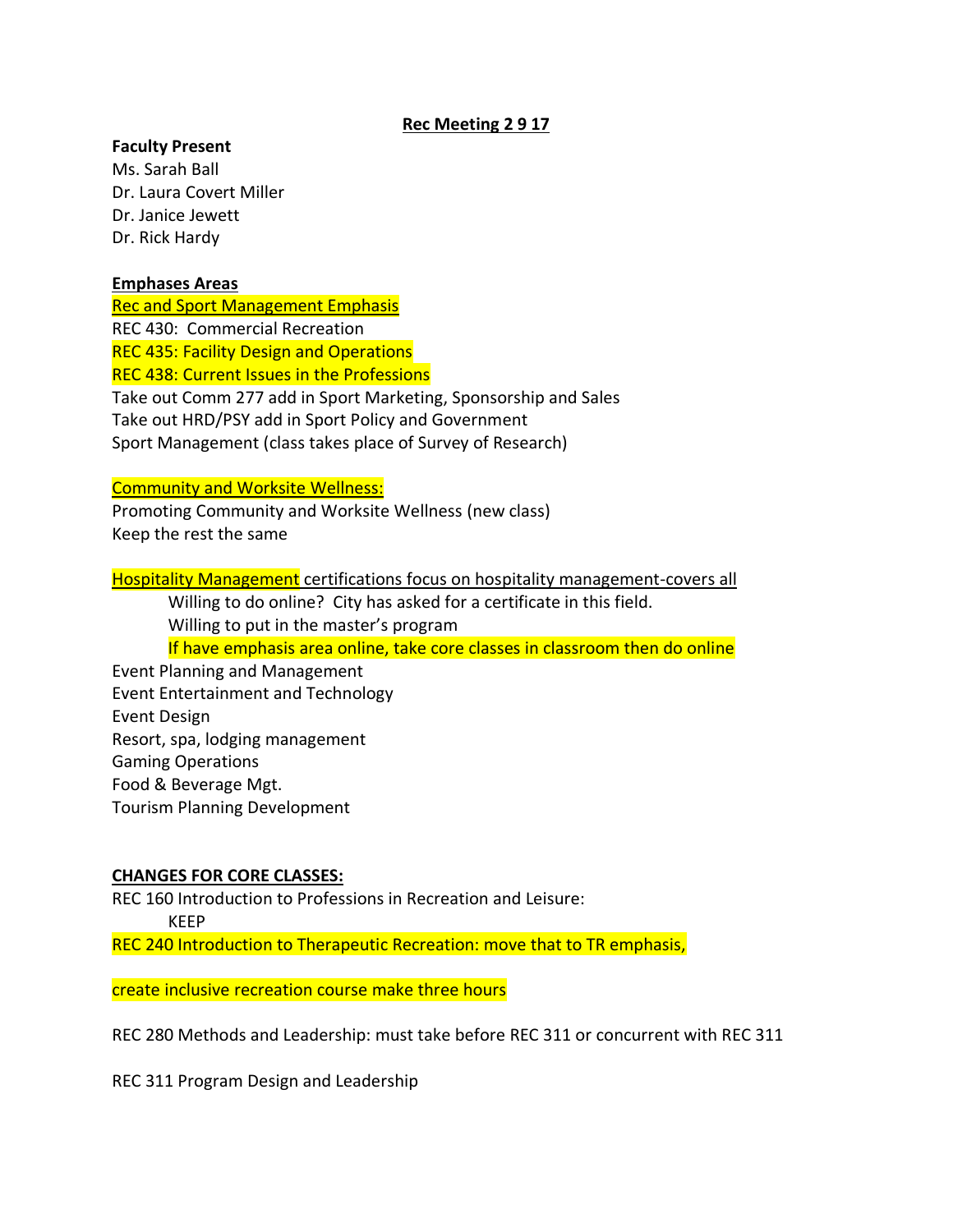REC 320 Marketing and Promotion

REC 470 Administration, Finance, and Management

REC 275: Practicum (keep two hours)

REC 498: Internship: MAKE 9 HOURS INSTEAD OF 12 TO ALLOW ROOM FOR REC 430

\*\*REC Law of the Professions: place in core if possible

REC 419 Survey Research

### **Minors**

Allow Rec admin students to choose any minor: Students are required to select a minor. Suggested minors include: Keep minors as they are, include coaching, Natural history (biology), business, communication, dance, leadership, psychology, Spanish, youth and adolescent, early childhood development, military science(?)\*, Business administration, marketing, safety, health and environmental management, construction management, automotive technology, human resource development

TR minors: keep, add exercise science as an option, substance abuse services,

Corporate Rec: Keep list but open up,

Hospitality: Human resource development, graphics, interior design, all minors in business, geography & all minors in history department

### **Discussed options for name of major**

Recreation, Tourism and Sport Management Recreation, Sport, Tourism Management Recreation, Sport and Tourism Services Recreation Sport Tourism Industry Management Recreation Sport Tourism Industry Services

Recreation Sport Tourism and Wellness Management

Recreation Services, Sport and Hospitality Management Place ALL emphases below name on EVERYTHING

Will need syllabi for all classes new classes